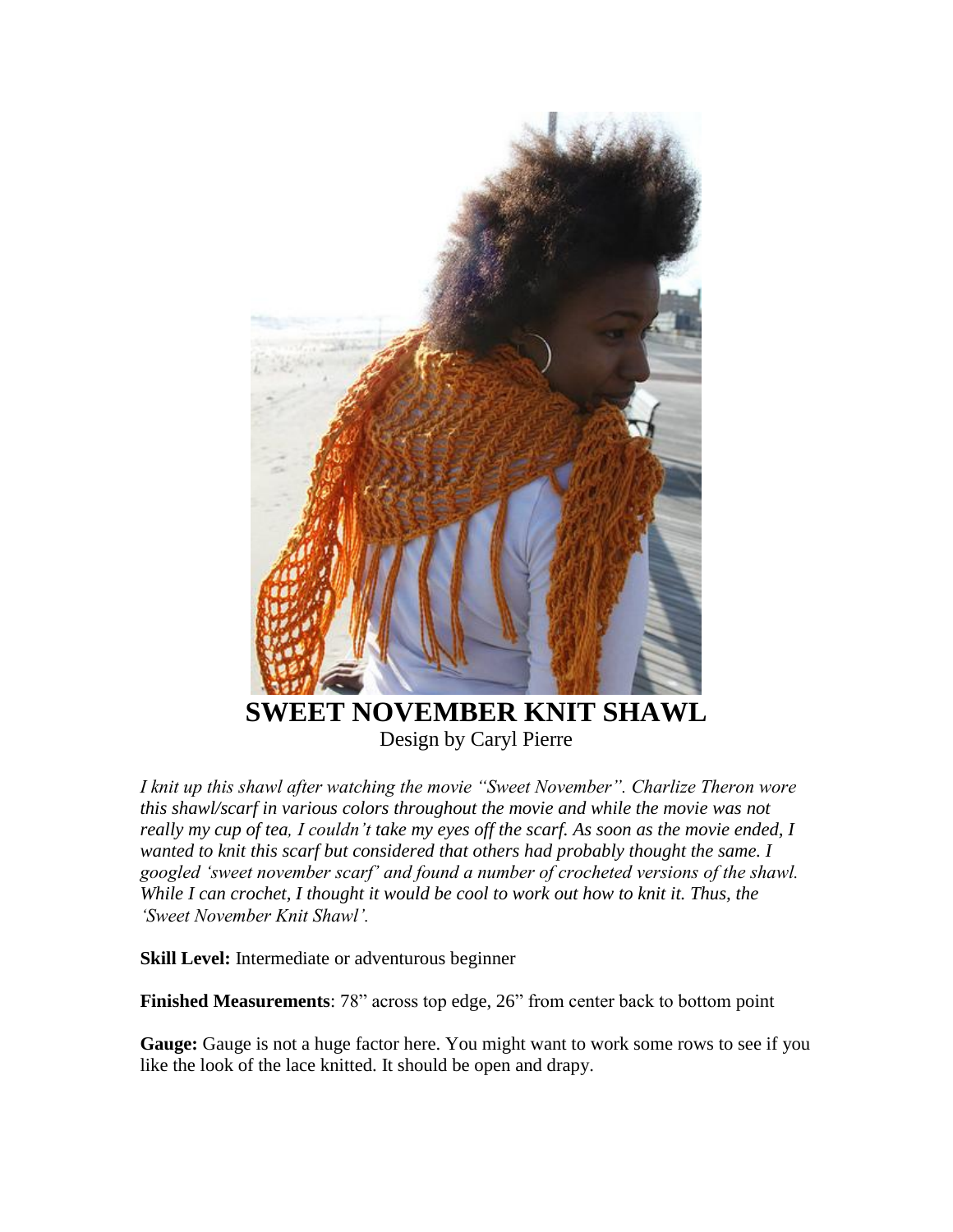#### **Materials:**

- Size 6.5mm (US 10.5) needles
- Crochet Hook (size K/6.5mm)
- Scrap yarn
- Stitch markers
- Tapestry needle

**Yarn:** approx. 300 yards of heavy worsted or aran weight yarn. It is best to use a drapy yarn. *Used in photo: Blue Sky Alpacas Dyed Cotton (Poppy)*

### **Abbreviations:**

 $CO =$  cast on **PM** = place marker  $SM =$ slip marker **sts** = stitches  $K = k$ nit  $P = \text{purl}$ **yo** = yarnover **k2tog** – knit 2 together **ssk** – slip slip knit (slip the first stitch as if to knit, slip the second stitch as if to knit, then slide the left-hand needle into the front part of both stitches and knit them together)

**kfb** – knit into front and back of stitch (increases one stitch)

## **SHAWL PATTERN:**

I've noted two cast-ons for this shawl. The Garter-tab cast-on is recommended as it creates a seamless border; however, it is an advanced skill. For the less experienced knitter, an ordinary cast-on is also provided.

**» Garter-tab cast-on:** With crochet hook and scrap yarn, chain 4 stitches. With shawl yarn and needles, knit up 2 sts in 2 back loops (bumps) of crochet chain.

Knit 7 rows. There will be 3 garter ridges.

Turn work 90 degrees and pick up 1 stitch in each of the 3 garter ridges. Turn the work 90 degrees again and carefully unzip the crochet chain and place the 2 cast-on stitches on needles. Knit these two stitches. (7 stitches total).

#### **» Ordinary cast-on:**

CO<sub>5</sub> sts. Rows 1 and 2: knit. Row 3: k1, kfb, k1, kfb, k1. (7 sts) Row 4: knit

#### **» Shawl body:**

Row 1: K2, **PM**, YO, K1, YO, **PM**, K1 (center st), **PM**, YO, K1, YO, **PM**, K2 (11 sts) Row 2 and all even rows: K2, **SM**, purl to last 2 sts, **SM**, K2 Row 3: K2, **SM**, YO, K1, YO, SSK, YO, **SM**, K1, **SM**, YO, K2tog, YO, K1, YO, **SM**, K2 (15 sts)